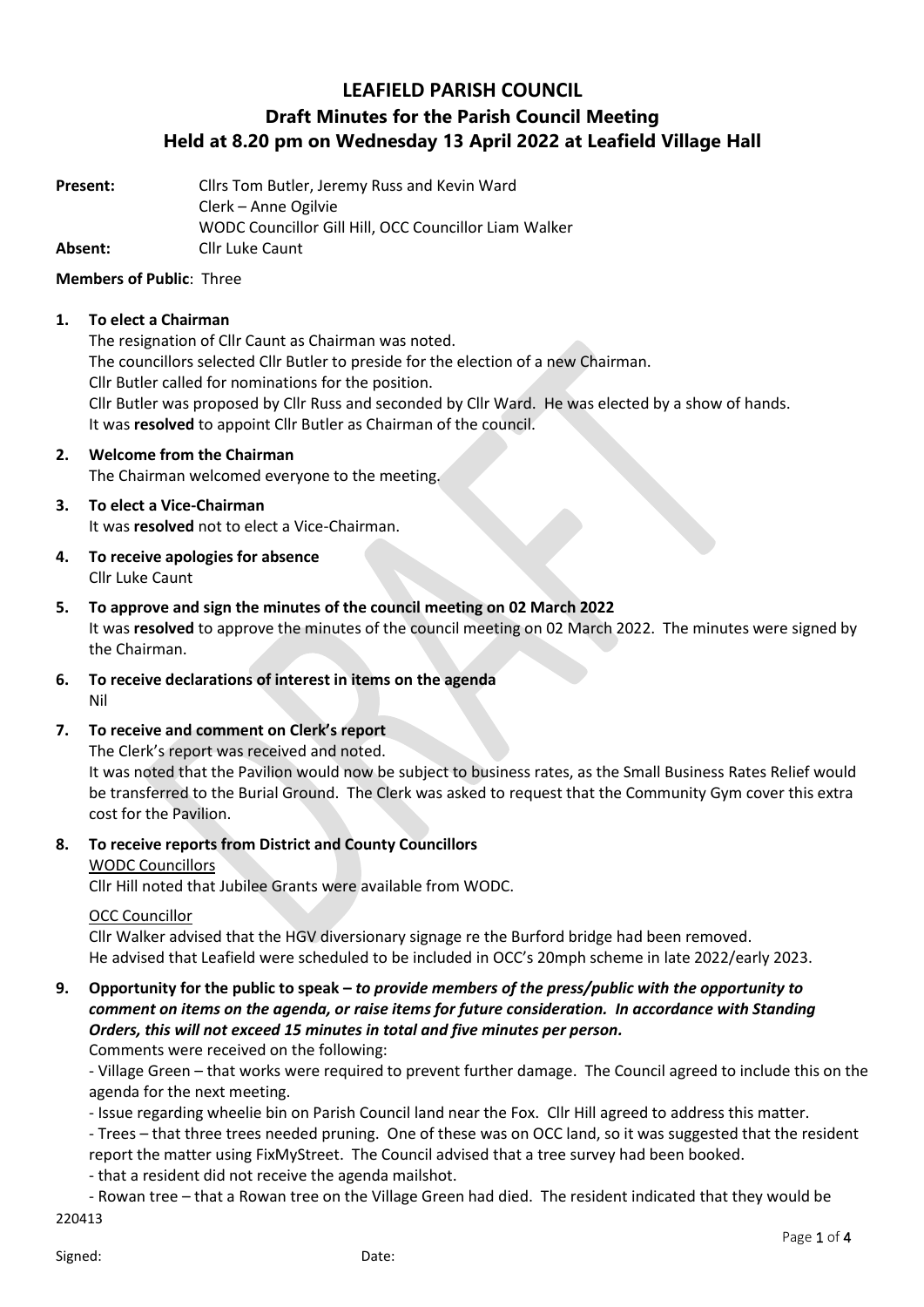happy to pay for a replacement if the council would provide proper protection for the sapling. - Pavilion – a resident requested information from the Parish Council in regards to the current insurance claim.

Cllrs Hill and Walker left the meeting. One member of the public left the meeting.

## **10. Finance update – to review and approve finance update**

The finance update from 01 April to 04 April 2022 had been circulated to council.

The provisional balance brought forward from 31 March 2022 was £82,793.11.

As of 04 April 2022: receipts were £325.00, payments were £0.00, and the provisional balance was £83,118.11. It was **resolved** to approve the bank reconciliation to 29 March 2022.

It was **resolved** to approve the finance update.

It was noted that the PWLB loan balance (ref the Burial Ground) as at 31 March 2022 was £37,600.

#### **11. Reserves –to review and approve the reserves**

It was noted that as of 01 April 2022 the general reserve level was £48,965.07 and the earmarked reserve level was £33,828.04. It was noted that these were provisional figures. It was **resolved** to approve the reserve levels.

#### **12. Payments and receipts – to review and approve current payments, to note current receipts**

| Payee                                              | Reason                                           | Payment<br>inc VAT | Power to spend              |
|----------------------------------------------------|--------------------------------------------------|--------------------|-----------------------------|
| It was resolved to ratify the following payments:  |                                                  |                    |                             |
| lonos                                              | Web hosting: March-April                         | £8.40              | LGA 1972 s142               |
| lonos                                              | Web hosting: April - May                         | £8.40              | LGA 1972 s142               |
| EE                                                 | Mobile phone: March                              | £13.43             | LGA 1972 s111               |
| EE                                                 | Mobile phone: April                              | £14.68             | LGA 1972 s111               |
| <b>WODC</b>                                        | Green waste licence 22-23                        | £40.00             | LGA 1972 s215               |
| It was resolved to approve the following payments: |                                                  |                    |                             |
| Ubico Ltd                                          | Dog bin emptying Apr 21-Mar 22                   | £100.13            | Litter Act 1983 ss5-6       |
| <b>OPFA</b>                                        | Annual membership                                | £45.00             | LGA 1972 s111               |
| <b>ICCM</b>                                        | Annual membership                                | £95.00             | LGA 1972 s111               |
|                                                    | Mr Salome-Bentley Green waste licence 21-22      | £35.00             | LGA 1972 s215               |
| <b>WODC</b>                                        | Waste collection - Village Hall                  | £379.60            | Litter Act 1983 ss5-6       |
|                                                    | Pampered Paddocks Grass cutting - Churchyard, BG | £243.00            | LGA 1972 s214(2), s215      |
| Anne Ogilvie                                       | Administration reimbursement                     | £6.00              | LGA 1972 s111               |
| <b>Tom Butler</b>                                  | Jubilee tree reimbursement                       | £94.50             | Public Health Act 1875 s164 |
| Anne Ogilvie                                       | Salary - P1                                      | personal           | LGA 1972 s112, s151         |
| <b>HMRC</b>                                        | PAYE and $NI - P1$                               | personal           | LGA 1972 s112, s151         |
| <b>LGPS</b>                                        | Employer pension - P1                            | personal           | LGA 1972 s112, s151         |
| <b>LGPS</b>                                        | Employee pension - P1                            | personal           | LGA 1972 s112, s151         |
| Anne Ogilvie                                       | Salary - P12 (March 2022)                        | personal           | LGA 1972 s112, s151         |
| <b>HMRC</b>                                        | PAYE and NI - P12 (March 2022)                   | personal           | LGA 1972 s112, s151         |
| <b>LPGS</b>                                        | Employer pension - P12                           | personal           | LGA 1972 s112, s151         |
| <b>LPGS</b>                                        | Employee pension-P12                             | personal           | LGA 1972 s112, s151         |
| Receints received were noted.                      |                                                  |                    |                             |

Receipts received were noted: Community Gym Rent **E325.00** Co-op Bank Interest E0.18

#### **13. To instruct bank signatories to approve payments**

It was **resolved** that the Clerk will enter the bank payments, Cllr Caunt and ex-Cllr Pearce will authorise the payments.

It was noted that, currently, payments have to be fully authorised within five days of being entered onto the system.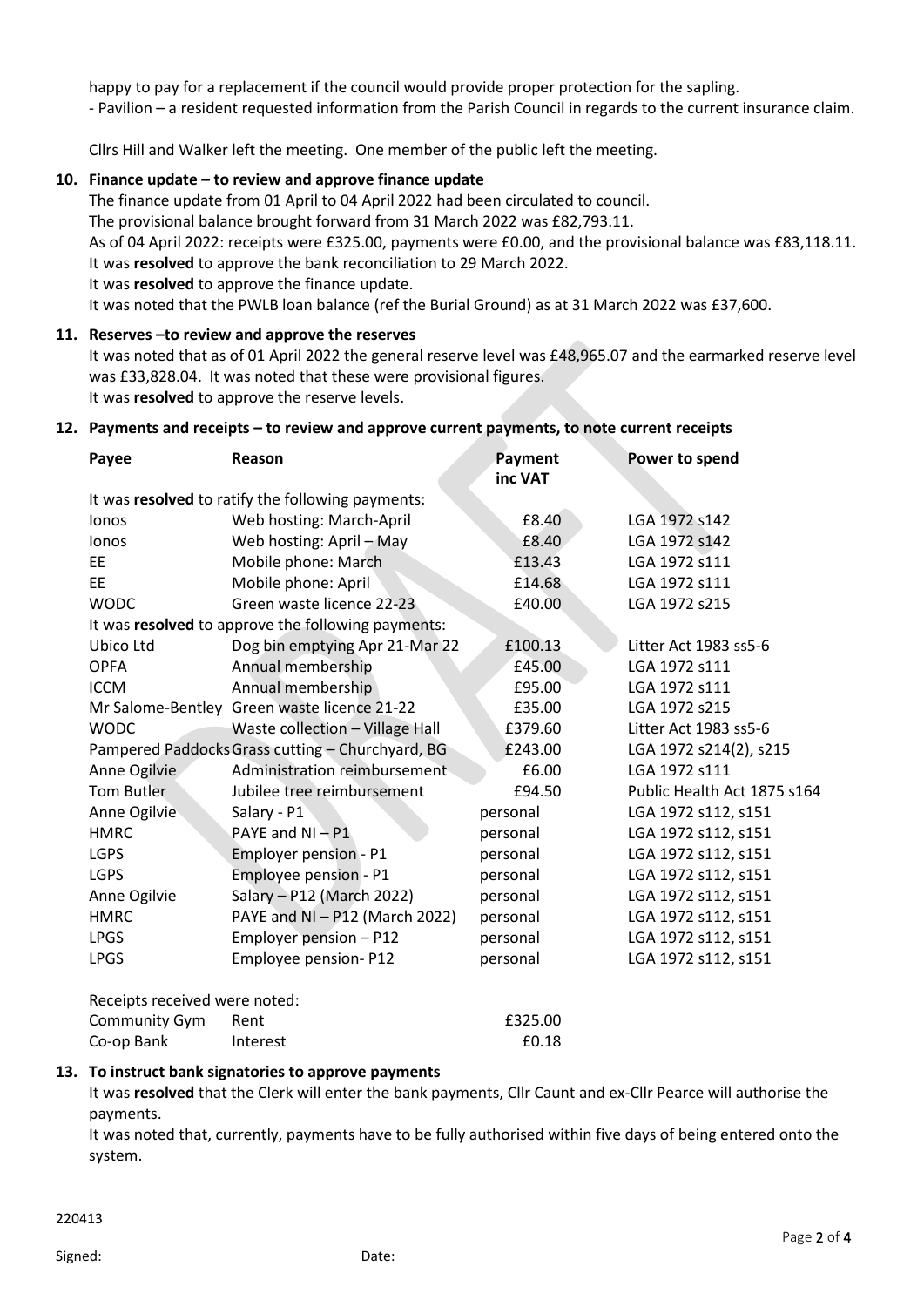- **14. Community Engagement Survey – to receive update regarding Community Engagement Survey and agree actions (deferred from December meeting)** No update was received. It was **resolved** not to defer this item to the next meeting.
- **15. To consider funding request from West Oxfordshire Community Transport** It was **resolved** to award a grant of £1000 to West Oxfordshire Community Transport, funds to be drawn from General Reserves.
- **16. To consider funding request from Leafield Platinum Jubilee Committee** It was **resolved** to award a grant of £375 to Leafield Platinum Jubilee Committee, funds to be drawn from the VE Day Grant Earmarked Reserve.
- **17. To consider creating an Emergency Plan for the parish and agree actions** It was **resolved** to defer this item to the June council meeting.
- **18. To review methods of residents communicating with the council** It was **resolved** to defer this item to the June council meeting.

## **19. Playground**

**19.1 To receive regular playground inspection reports and agree actions**

The playground inspection reports were received and noted. A quotation had been received for the repairs required.

**19.2 To consider quotation for repairs to two items of play equipment and agree actions**

It was **resolved** to approve quotation 5858 from RPM Ltd for the repair of one timber stilt (£165), and the removal and making safe of one rope section of the multi-unit (£70).

**19.3 To consider playground grass cutting quotations and agree actions**

It was noted that quotations had been sought, but only two received.

It was **resolved** to suspend Financial Regulation 11h so that a decision could be made without obtaining further quotations.

It was **resolved** to approve the quotation from Pampered Paddocks for the playground grass cutting for £37.50 per cut.

**20. To receive updates regarding the Football Club portacabin request regarding grant application and agree actions**

No updates have been received.

- **21. To approve the Jubilee Community Group to use the Village Green for family games on 02 June 2022** It was **resolved** to approve the Jubilee Community Group to use the Village Green for family games on 02 June 2022, dependent on their holding the correct insurances.
- **22. To receive Pavilion claim update and agree actions** No updates had been received. Site investigations were ongoing.
- **23. Speed Indication Device – To consider Cllr Butler's proposal regarding positions for speed indication devices and agree actions**

It was **resolved** to put Cllr Butler's proposal for locations 1 and 2, plus a location by the church, to OCC and request their approval.

It was **resolved** that the Clerk will request OCC's delegated authority to install speed indication devices.

**24. 22/00689/HHD – Erection of single and two storey rear extensions – 6 Fairspear Road, Leafield – comment by 19/04/22**

The council had no comment on this application.

**25. To comment on any planning applications received before date of meeting**

It was noted a new submission had been made for 22/00571/FUL – 49 Lower End. It was **resolved** that the council would send its comments to the Clerk, and delegate authority to the Clerk to comment on this application.

## **26. To receive update of previous planning applications**

**21/02888/LBC –** Replacement roof covering using the original slates where possible and to replace all windows

220413